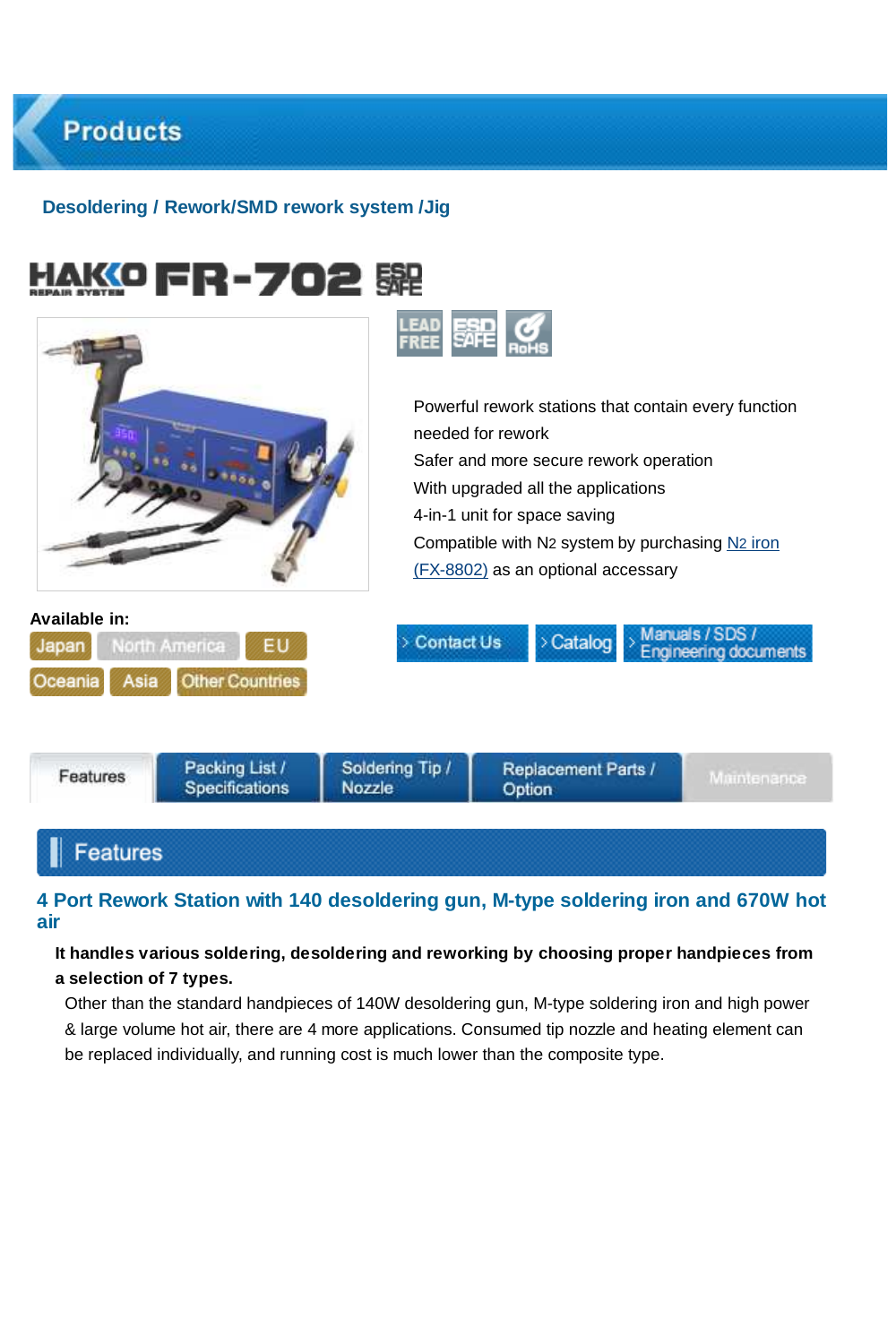

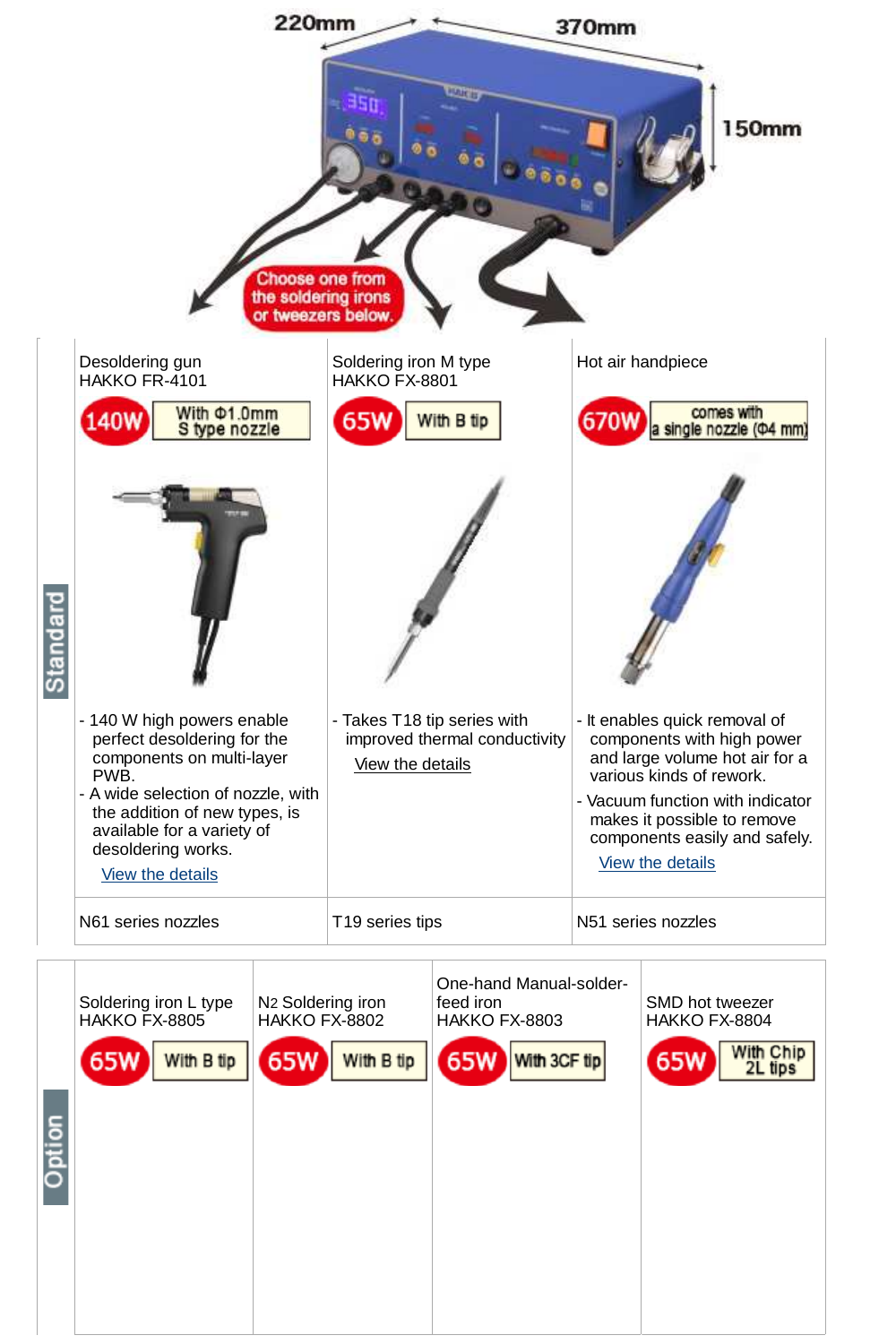

#### **High-power Desoldering gun HAKKO FR-4101**

Increasing the power to 140 W from 50 W of our previous models (HAKKO 474・475), it can make it easy to desolder on multi-layer PWB which was never an easy job, and it can also shorten the process time.

A wide selection of nozzle, with the addition of new types, is available for a variety of desoldering works.

- Long type nozzles for narrow space
- Oval shape nozzles for flat terminals
- SS type nozzles for micro land-patterns

Click here for more information about HAKKO FR-410.

### **Soldering iron HAKKO FX-8801/FX-8805**

Thermal conductivity has been increased by reviewing external configuration and internal structure of 900 tip series.

Now T18 and T19 tip series are selectable depend on work environment.

### Click here for more information about HAKKO FX-8801/FX-8805





### **Hot air handpiece**

670 W high power and large volume hot air improves work efficiency.

**・High power and large volume hot air for quick removal of components**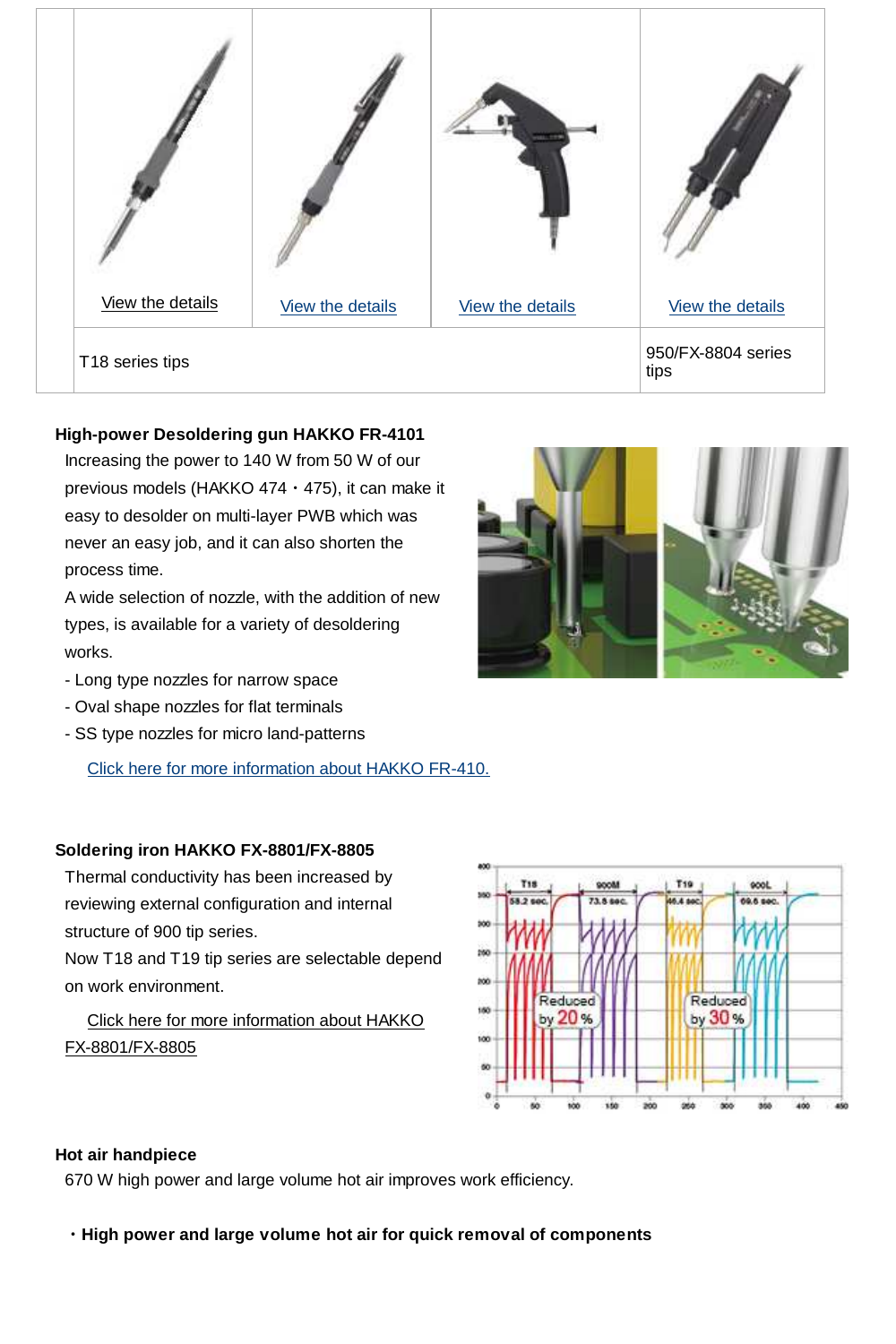## **Hottest** in hot air series

# Temperature range

## 5 times maximum airflow



\*1 Compared to HAKKO previous model \*2 Varies depnding to nozzle shape

### **・New type of nozzles for improvement of temperature characteristics**

The new nozzle improves work efficiency with uniform heating by hot air convection inside the nozzle which is created due to vents on the nozzle top. (only with BGA nozzles)

### **・Vacuum pickup function**

The vacuum pick up function is to pick up a component with a suction pad and vacuum. It will pick a component only after the hot air melts solder joints. This can avoid an error to peel off the land by removing a component with excessive force.

### **・Pickup indicator lets you know the pickup timing at a glance!**

By pre-setting pickup function, a component can be picked up automatically when solder is melted. Then, the indication comes up and the moment of picking up will be visible.

Even a component and solder joints cannot be seen as covered by a nozzle, easy and safe picking up is possible.

### **N2 soldering iron HAKKO FX-8802**

The N<sub>2</sub> gas runs into the nozzle assembly and covers over the soldering tip. It prevents the soldering tip and the heater from being readily oxidized and performs great role as a preheating. Two effects of N2 system, preventing oxidation or preheating effect, can improve soldering defects such as bridging, protrusion icicle, insufficient solder filling in PTH, etc.

T18 tips series are compatible with this application.